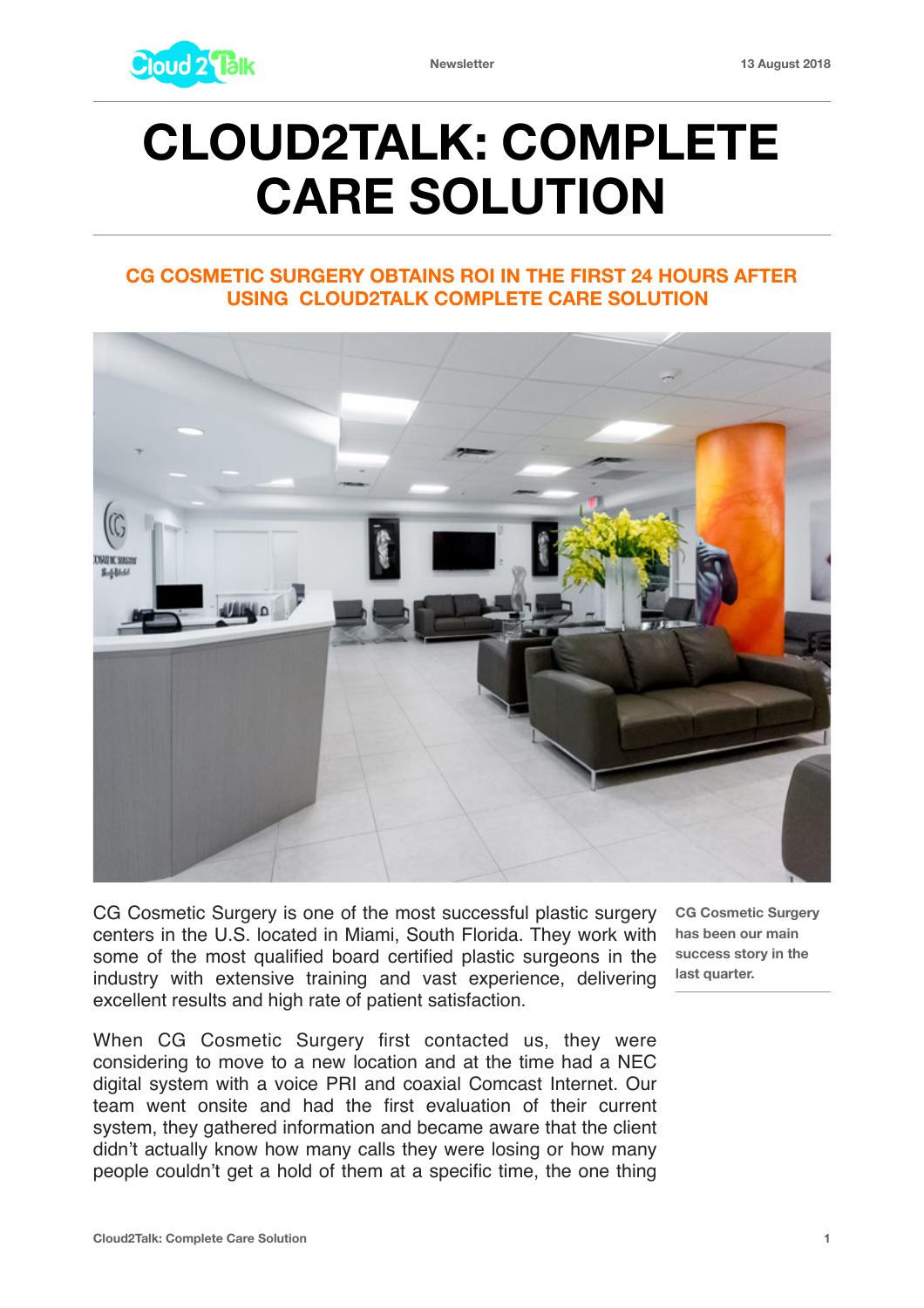they knew, according to CG Cosmetic Surgery's clients was that sometimes their "line was busy". Once they moved to a new state of the art large facility, we knew they were looking for a new solution that could give them more capacity and more information, a solution up to the standards of their growth and operational needs. After our first meetings, we started with the design process and after several sessions with their staff in charge of their day-to-day operations, we had collected enough information and were ready to implement our *Complete Care HIPAA Ready Cloud PBX Solution.*

The main advantage for a clinic with such high call volume is that our *Complete Care System* gives the user an immediate real-time vision of what is happening with their business' operation (and as we all know, the main telecommunications device to connect clinics with their customers is still the telephone).

Our system provided CG Cosmetic Surgery real-time information on:

All of the calls that at a certain time are in the queue, with visual color alerts which depend on different triggers, according to the time of day, if calls have been in the queue waiting to be answered over 1 minute those calls change colors to red.

The system also has an online dashboard which shows in real-time information about waiting time. There are over 40+ reports with indicators.



The agent platform is very easy to navigate and according to the business' needs we can create different types of status per agent, and many other specific high-level features.

Our key and main competitive advantage is the combination of creativity during the design process, our robust, flexible and powerful complete care platform and being a direct SIP provider of different carriers. With this exclusive combination, we can offer our clients a **unique platform which even if the building** 

**a unique platform which even if the building has no electricity or if the internet is down, every call can be received and answered"**

## "We can offer our clients has no electricity or if the internet is down, every call can **be received and answered.**

Aside from this advantage, the client is also able to see in just one chart by picking specific parameters, a combined statistics chart where they can see and evaluate the amount of incoming calls per different intervals by time, minutes, date; the amount of missed calls and an average of call waiting time.

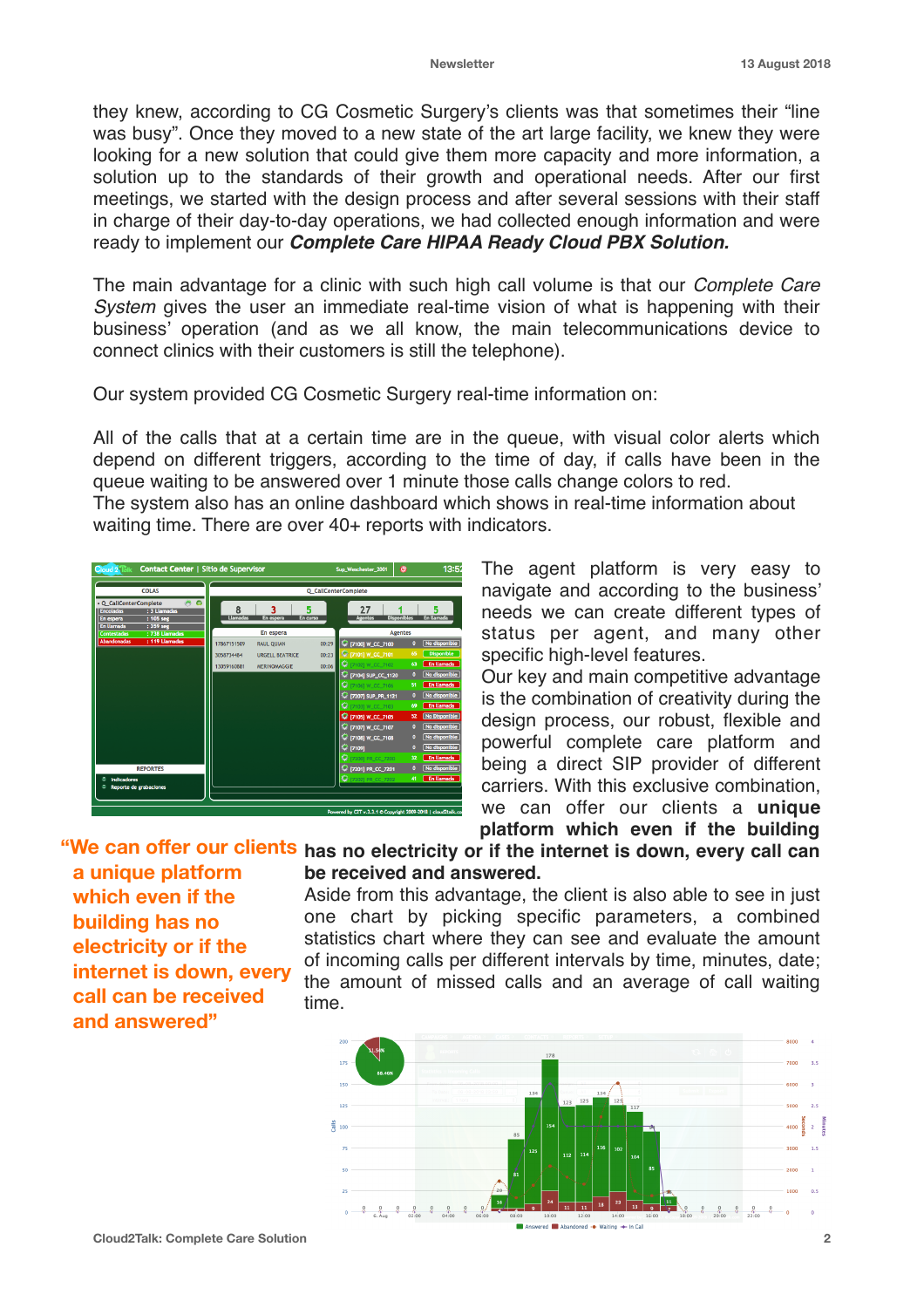

Different times per agent for all status are also available and can be used to measure productivity, SLAs reports, different reports to measure customer service levels which provides a description of the amount of calls received per hour, day and calls that have been answered in less than 5, 10, 20 minutes. All of the aforementioned reports help optimize response times.

After understanding the main core of

our Complete Care PBX System, we would like to acknowledge that CG Cosmetics has been our main success story in the last quarter. Before we were their service provider, real information about amount of calls, amount of missed calls, amount of lines needed was unknown. Based on the perception they had, they knew some calls were being missed and that they might need a couple more lines. We offered them a system which aside of reducing their operational costs in communication, increased their amount of lines and they were receiving up to 90 calls at the same time.

The first day the system was up and running in the new facility, they were still operating with five people in the front desk, the effect due to the amount of traffic and incoming calls was overwhelming, there was an obvious issue with such a big amount of calls

**"Real call traffic information was unknown until they started using our Complete Care PBX Solution"**

being put on hold or abandoned because there were not enough people to answer the phone, this is information that was not known to our client up until then.

CG Cosmetic Surgery's partners couldn't believe what was happening, the system was organizing all the calls while the operators in the front desk were able to answer the most calls they could according to their capacities.

Nonetheless, waiting times were around 17 to 23 minutes on average, that's when they realized the real call volume they

were receiving each day and the necessary steps they needed to take in order to not miss so many calls. At the end of the day, they received over 620 calls while 370 calls were abandoned because they couldn't answer those calls.

|                                                                       | <b>Amount of calls</b>                           | Line capacity | <b>Abandoned calls</b>                                |
|-----------------------------------------------------------------------|--------------------------------------------------|---------------|-------------------------------------------------------|
| <b>Before Cloud2Talk</b><br><b>Complete Care</b><br><b>Solution</b>   | Real amount of calls a<br>day was <i>unknown</i> | 23 lines      | 50% of all incoming<br>calls were abandoned           |
| First day using<br><b>Cloud2Talk Complete</b><br><b>Care Solution</b> | 600+ calls received<br>dailv                     | 90 lines      | less than $7\%$ of<br>incoming calls are<br>abandoned |